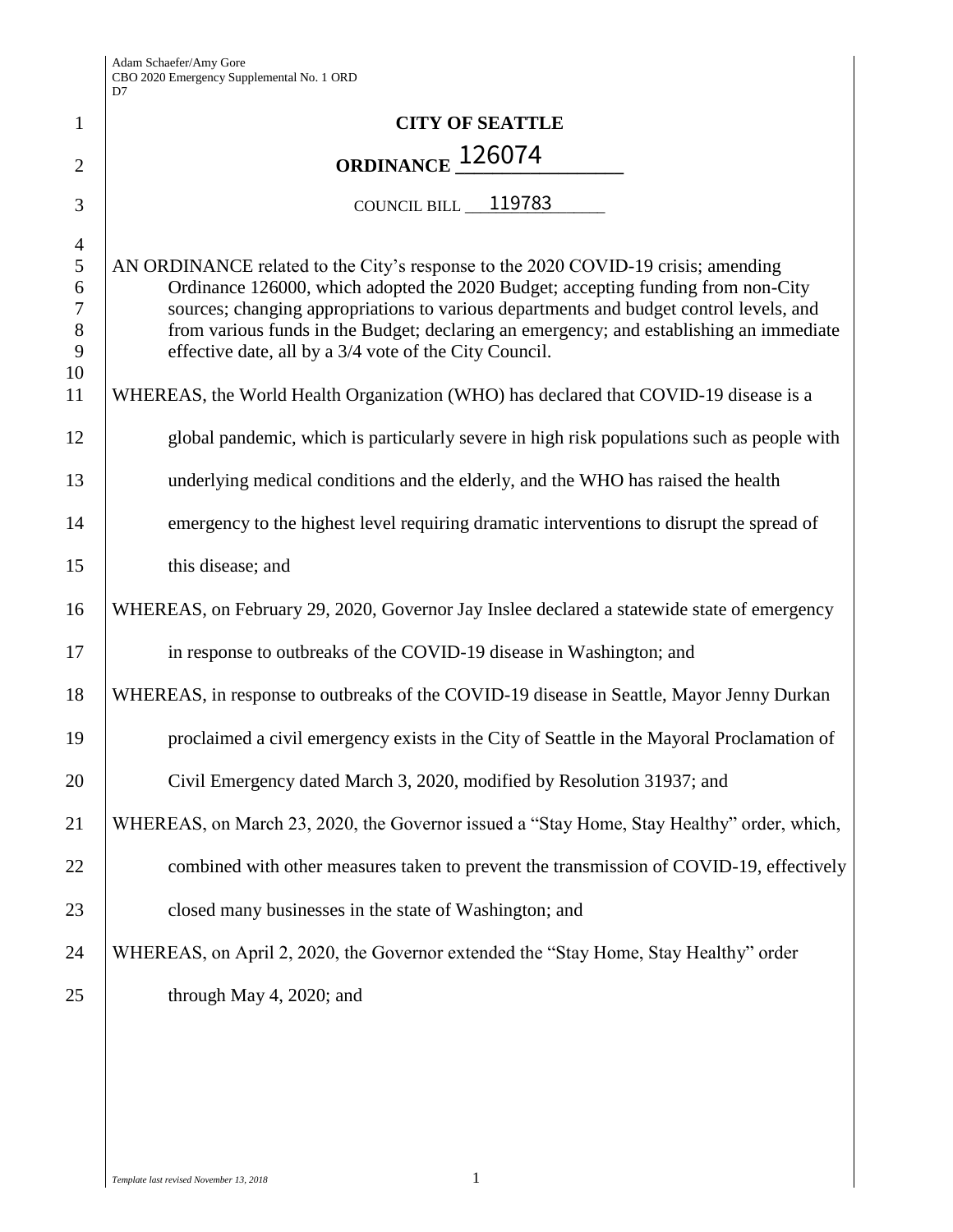| $\mathbf{1}$   | WHEREAS, many people in Seattle are struggling with the impacts of the COVID-19 disease and      |
|----------------|--------------------------------------------------------------------------------------------------|
| $\overline{2}$ | the measures taken to prevent its spread, including unemployment, housing insecurity,            |
| 3              | food insecurity; and                                                                             |
| $\overline{4}$ | WHEREAS, local companies have recently reported laying off employees, experiencing               |
| 5              | substantial revenue losses, dealing with lost business due to fear and stigma, and seeing        |
| 6              | major declines in foot traffic as tens of thousands of employees are being asked to work         |
| 7              | from home; and                                                                                   |
| $8\,$          | WHEREAS, these impacts are being felt across all industry sectors, including retail, restaurant, |
| 9              | hospitality, transportation, logistics, arts, and culture; and                                   |
| 10             | WHEREAS, the economic impact may have long-term, dynamic, and unpredictable local and            |
| 11             | regional consequences, necessitating the City to act and plan accordingly; and                   |
| 12             | WHEREAS, a number of City departments have implemented immediate assistance for affected         |
| 13             | local small businesses and displaced workers; and                                                |
| 14             | WHEREAS, the City's Small Business Stabilization Fund received nearly 9,000 applications for     |
| 15             | the first 250 in available grants, demonstrating overwhelming need for continued assistance;     |
| 16             | and                                                                                              |
| 17             | WHEREAS, the Mayor and City Council wish to redirect additional City resources to aid small      |
| 18             | businesses; and                                                                                  |
| 19             | WHEREAS, more than half of Seattle's residents are renters, and even before COVID-19, a          |
| 20             | substantial share of renters paid more than 30 percent of their income to remain stably          |
| 21             | housed; and                                                                                      |
| 22             | WHEREAS, the global COVID-19 crisis shows that our collective health depends on people           |
| 23             | being stably housed; and                                                                         |
|                |                                                                                                  |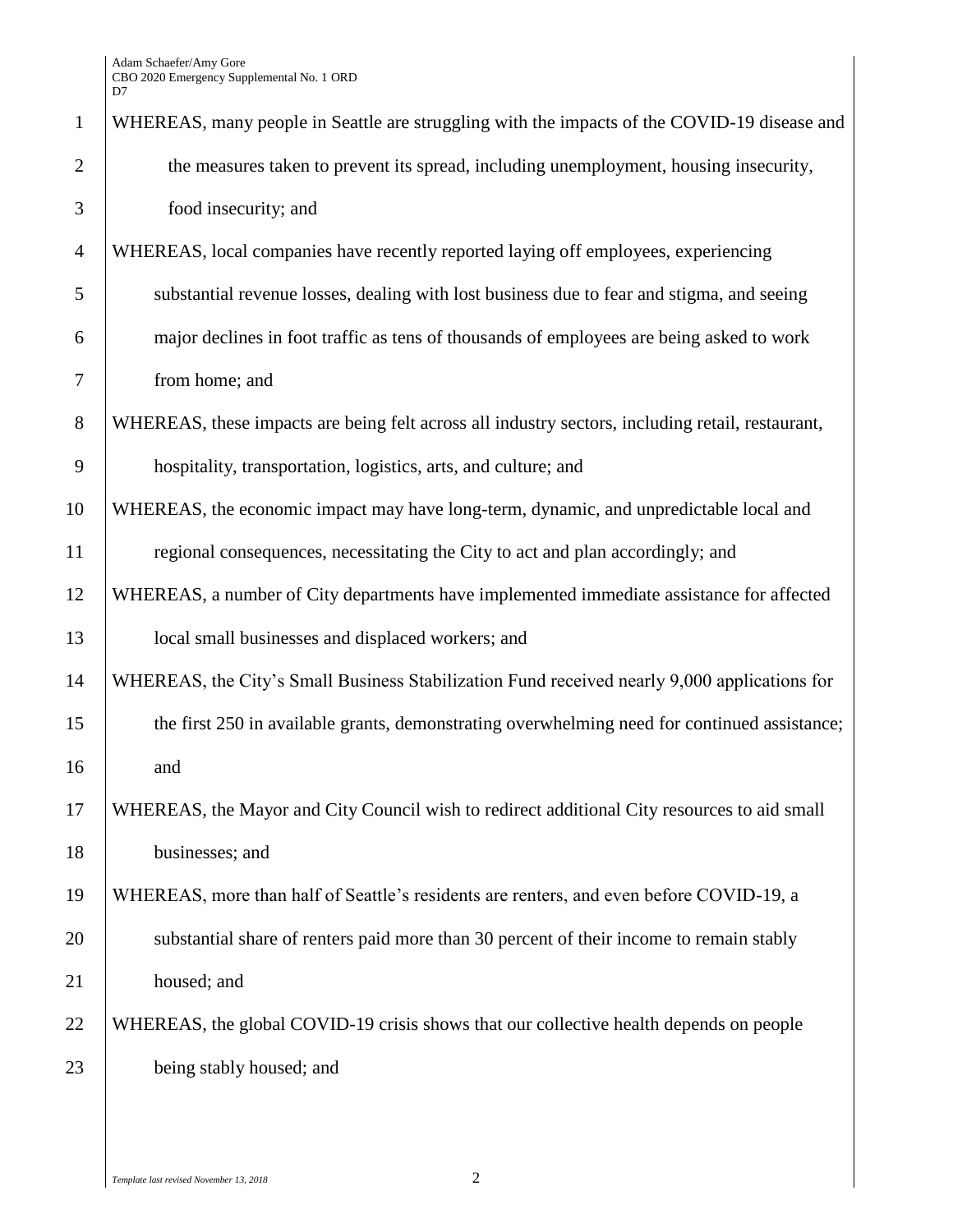Adam Schaefer/Amy Gore CBO 2020 Emergency Supplemental No. 1 ORD D7

| $\mathbf{1}$   | WHEREAS, many Seattle renters are facing job loss, struggling with childcare, and dealing with     |
|----------------|----------------------------------------------------------------------------------------------------|
| $\overline{2}$ | other unprecedented financial burdens stemming from the global COVID-19 crisis, leaving            |
| 3              | many unable to pay rent; and                                                                       |
| $\overline{4}$ | WHEREAS, notwithstanding Governor Inslee's eviction moratorium, renters need to pay their          |
| 5              | rent to ensure long-term housing stability; and                                                    |
| 6              | WHEREAS, the United Way of King County's expanded Home Base <sup>1</sup> program to provide rental |
| 7              | assistance to King County households that have lost all or part of their income due to the         |
| 8              | coronavirus pandemic, originally funded at \$5 million, including \$1 million of City              |
| 9              | resources, was oversubscribed within days of its creation, further evidencing the impact of        |
| 10             | the immediate rental crisis; and                                                                   |
| 11             | WHEREAS, on January 25, 2019, a point in time count enumerated more than 7,700 persons             |
| 12             | experiencing homelessness in Seattle; and                                                          |
| 13             | WHEREAS, among those persons experiencing homelessness, over 3,500 were unsheltered; and           |
| 14             | WHEREAS, 70 percent of persons experiencing homelessness across King County find shelter           |
| 15             | and services in Seattle; and                                                                       |
| 16             | WHEREAS, the Centers for Disease Control (CDC) has published its Interim Guidance on               |
| 17             | responding to COVID-19 among people experiencing homelessness that suggests a variety              |
| 18             | of responses and preventive measures to limit the spread of the virus among this extremely         |
| 19             | vulnerable population; and                                                                         |
| 20             | WHEREAS, both the CDC and Seattle – King County Public Health recommend ensuring social            |
| 21             | distancing by maintaining at least 6 feet of distance between persons sleeping sheltered and       |
| 22             | unsheltered; and                                                                                   |

https://www.uwkc.org/fighting-homelessness/home-base/

 $\overline{a}$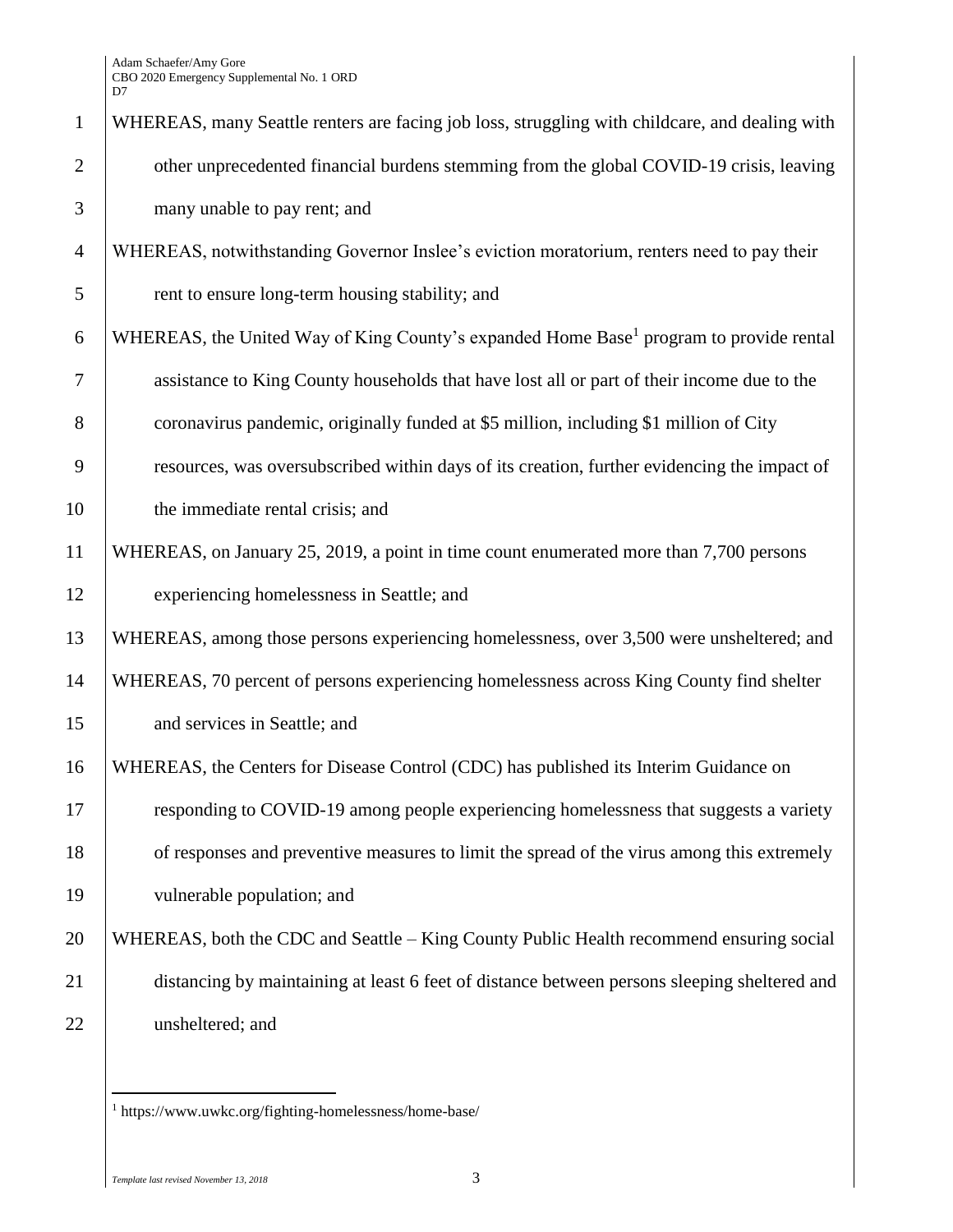Adam Schaefer/Amy Gore CBO 2020 Emergency Supplemental No. 1 ORD D7

| $\mathbf{1}$   | WHEREAS, existing shelters that cannot meet the social distance minimum should be de-            |
|----------------|--------------------------------------------------------------------------------------------------|
| $\overline{2}$ | concentrated through redistribution of clients to alternate shelters, requiring The City of      |
| 3              | Seattle to invest in 450 new temporary shelter beds across the city; and                         |
| $\overline{4}$ | WHEREAS, there is insufficient shelter capacity to offer beds to every person sleeping outside   |
| 5              | and the City is aligned with the CDC recommendation against dispersion of encampments            |
| 6              | as that can contribute to the spread of the virus through social contact, thus requiring the     |
| $\tau$         | City to increase access to hygiene facilities, toilets, handwashing, and showers by placing      |
| $8\,$          | portable units across the City; and                                                              |
| 9              | WHEREAS, the most effective response to homelessness is a combination of poverty alleviation     |
| 10             | through safety net programs such as food banks, job training, and health care access;            |
| 11             | prevention of housing loss through employment assistance and education, rent support, and        |
| 12             | connection to appropriate supportive services; and immediate response to homelessness            |
| 13             | through ready access to shelter and health services, especially behavioral health care, and      |
| 14             | rapid connection to housing with short- or long-term financial support; NOW,                     |
| 15             | THEREFORE,                                                                                       |
| 16             | BE IT ORDAINED BY THE CITY OF SEATTLE AS FOLLOWS:                                                |
| 17             | Section 1. The City Council finds and declares that:                                             |
| 18             | A. On February 29, 2020, Governor Inslee proclaimed a State of Emergency for all                 |
| 19             | counties throughout the State of Washington as a result of the confirmed person-to-person spread |
| 20             | of COVID-19 in Washington State.                                                                 |
| 21             | B. The COVID-19 disease, caused by a virus that spreads easily from person to person and         |
| 22             | which may cause serious injury and death, has spread throughout King County and the City of      |
| 23             | Seattle.                                                                                         |
|                |                                                                                                  |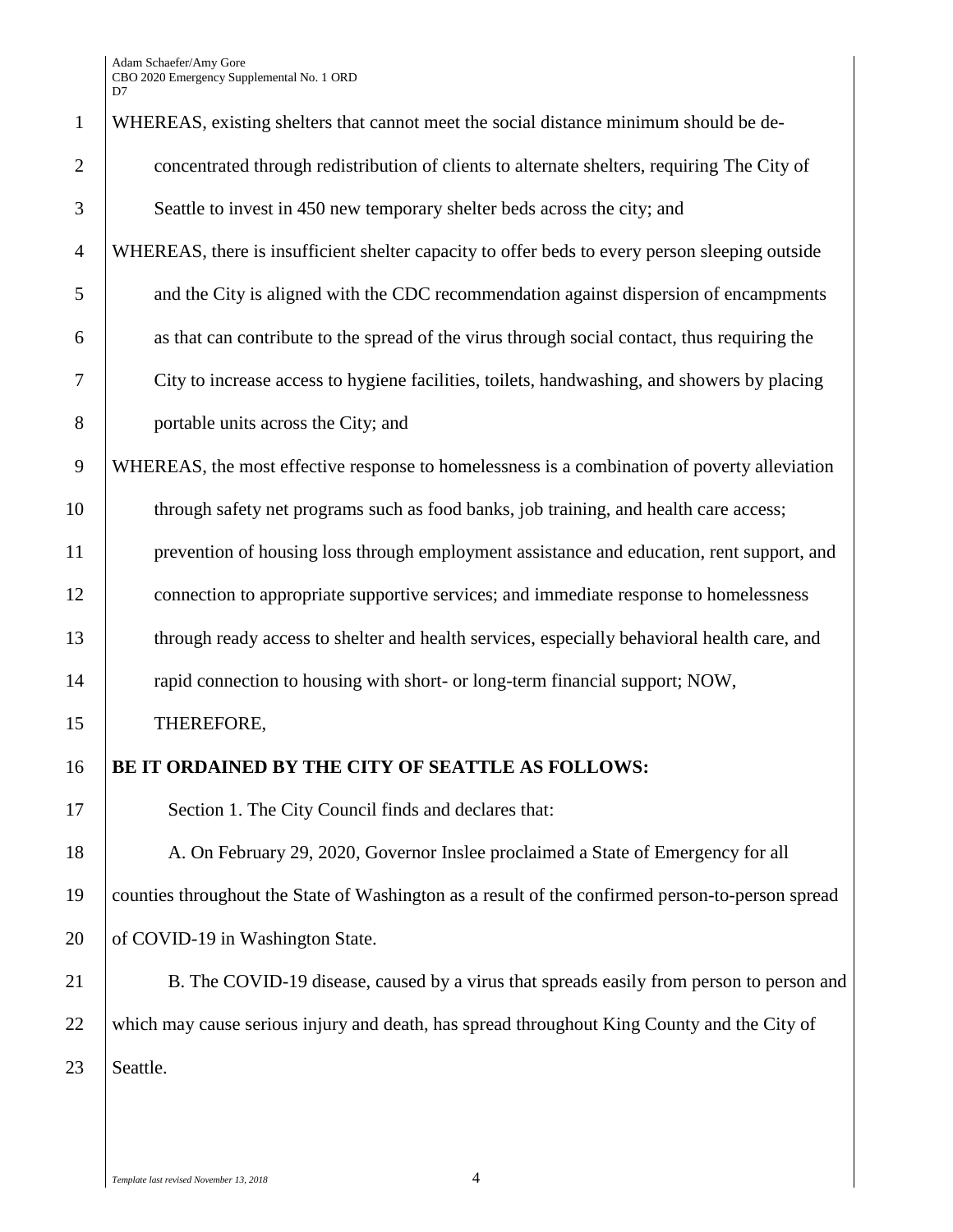C. On March 3, 2020, Mayor Durkan issued a Proclamation of Civil Emergency declaring a civil emergency within the City of Seattle based on the confirmed spread of COVID-19 in King County and resulting deaths.

 D. In recognition of the danger that hospitals may become overwhelmed with COVID-19 patients unless the spread of the disease is slowed, on March 23, 2020, Governor Inslee imposed a 6 stay-home order throughout Washington State prohibiting all people in the State from leaving their homes or participating in gatherings with only limited exceptions for participating in essential activities or essential business services. As of April 23, 2020, that order is in effect 9 | through May 4, 2020.

 E. In addition to the paramount public health concerns, the spread of COVID-19 and the necessary measures taken to reduce that spread are causing and will continue to cause severe 12 economic dislocation in the State of Washington, King County, and the City of Seattle. On March 26, it was announced that over 133,000 Washington residents filed for jobless benefits the previous week – nine times greater than a week earlier and five times greater than in any week during the Great Recession. Indeed, the velocity of jobless claims is the greatest since the 1930s – even before the effect of Governor Inslee's stay-at-home order is fully felt. In addition, governments at all levels, including The City of Seattle, face major reductions in tax revenues 18 even as they face major new emergency expenditures to combat the pandemic.

 F. The United States federal government has taken a number of steps to mitigate the impacts of the COVID-19 pandemic on people, organizations and businesses, including passing 21 the Coronavirus Aid, Relief, and Economic Security (CARES) Act in March 2020, which added federal appropriations to programs used by The City of Seattle.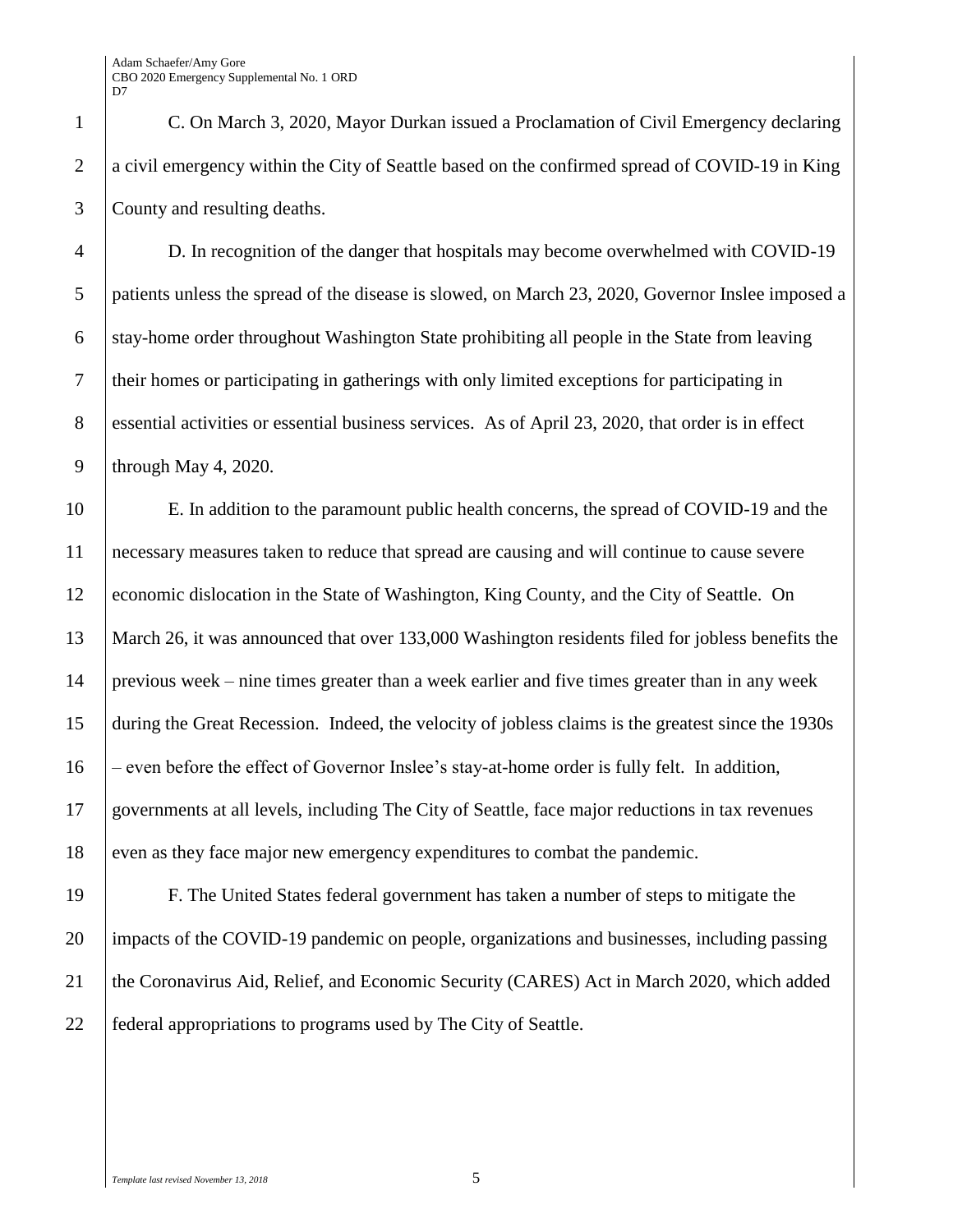Adam Schaefer/Amy Gore CBO 2020 Emergency Supplemental No. 1 ORD D<sub>7</sub>

 G. The State of Washington has also taken a number of steps to mitigate the impacts of the COVID-19 pandemic on people, organizations, and businesses of Washington, including passing a COVID-19 relief bill in March 2020, which added state appropriations to programs used by The 4 City of Seattle.

5 H. The quick acceptance and appropriation of these newly available funds is crucial to 6 mitigating the impacts of COVID-19 on The City of Seattle and the people and organizations it 7 serves.

 I. The City Council determines that the foregoing creates an emergency justifying adoption of the ordinance without a pre-adoption public hearing and justifying making the ordinance immediately effective. Holding a public hearing and following the normal rules for the ordinance becoming effective (e.g. after 30 days) would delay the proposed changes for over one month. This would stymie the City's and region's recovery from the COVID-19 emergency.

13 Section 2. The Mayor or the Mayor's designee, the Human Services Director, the Director of the Office of Housing, and the Director of the Office of Economic Development are authorized to accept the following non-City funding from the grantors listed below; and to execute, deliver, 16 and perform, on behalf of The City of Seattle, agreements for the purposes described below. The funds, when received, shall be deposited in the receiving funds identified below to support the appropriations in Section 3 of this ordinance.

|     | <b>Item</b> Department Grantor |                                       | <b>Purpose</b>                                 | Fund     | <b>Amount</b> |
|-----|--------------------------------|---------------------------------------|------------------------------------------------|----------|---------------|
| 2.1 | Human                          |                                       | U.S. Department of Rental assistance, eviction | Human    | \$2,829,807   |
|     | Services                       | Housing and Urban prevention, shelter |                                                | Services |               |
|     | Department                     | Development $-$                       | redistribution, and food                       | Fund     |               |
|     |                                | Emergency                             | service at shelters                            | (16200)  |               |
|     |                                | <b>Solutions Grants</b>               |                                                |          |               |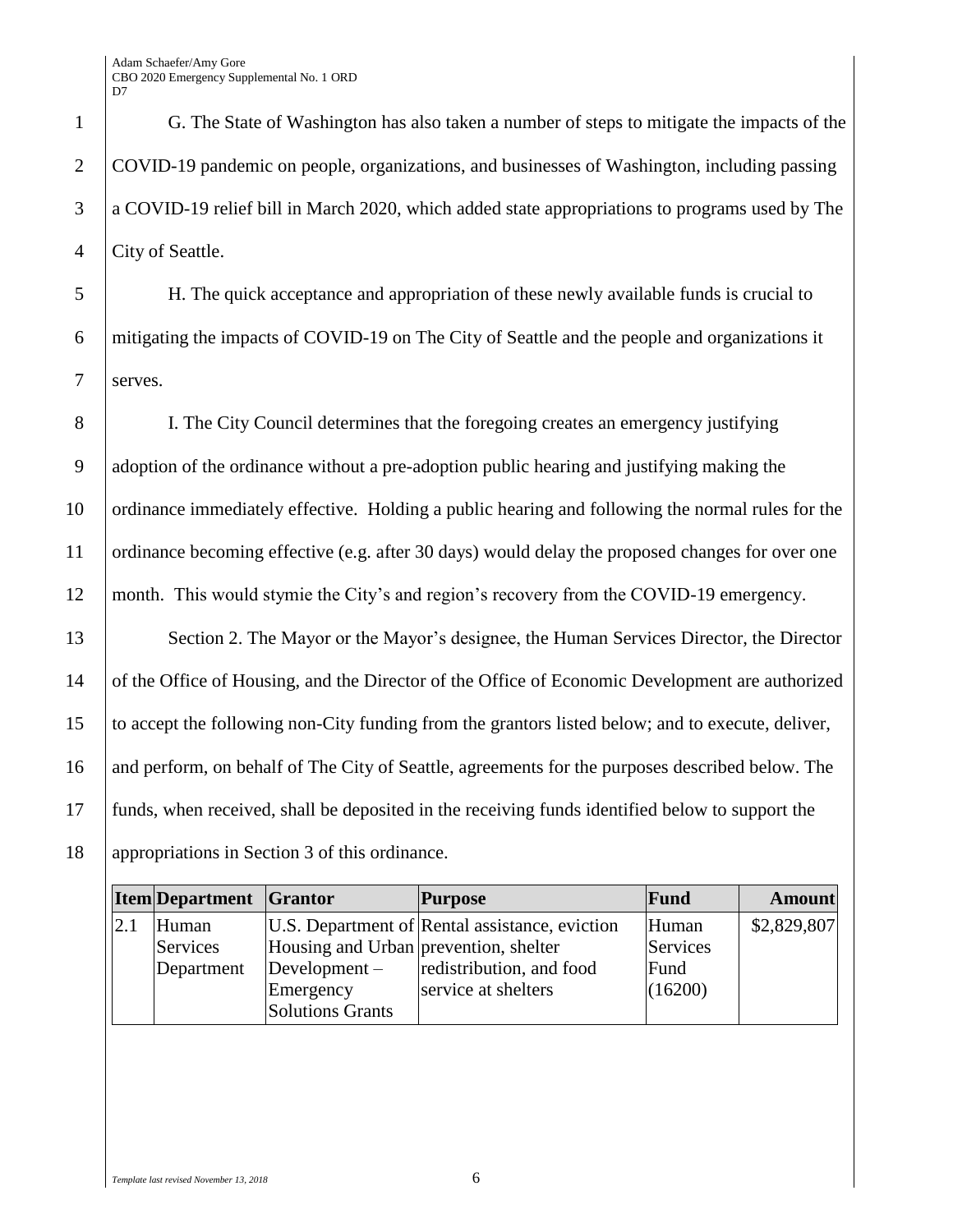|              | <b>Item</b> Department                              | Grantor                                                                                 | <b>Purpose</b>                                                                                                                                                                                                     | Fund                                         | <b>Amount</b> |
|--------------|-----------------------------------------------------|-----------------------------------------------------------------------------------------|--------------------------------------------------------------------------------------------------------------------------------------------------------------------------------------------------------------------|----------------------------------------------|---------------|
| 2.2          | Human<br><b>Services</b><br>Department              | Development-<br>Housing<br>Opportunities for<br>Persons with AIDS<br>(HOPWA)<br>Program | U.S. Department of Housing options for low-<br>Housing and Urban income persons diagnosed<br>with HIV/AIDS who require<br>assistance in maintaining or<br>acquiring appropriate<br>affordable permanent<br>housing | Human<br><b>Services</b><br>Fund<br>(16200)  | \$426,340     |
| 2.3          | Human<br><b>Services</b><br>Department              | <b>Health and Human</b><br>Services - Older<br>Americans Act<br>Grant                   | U.S. Department of Food delivery programs,<br>including to individuals at<br>Permanent Supportive<br>Housing (PSH)                                                                                                 | Human<br><b>Services</b><br>Fund<br>(16200)  | \$4,983,977   |
| 2.4          | Human<br><b>Services</b><br>Department              | <b>Medicare Title</b><br><b>XIX</b>                                                     | Additional capacity for<br>expedited Medicaid Long<br>Term Services and Supports<br>(LTSS) initial assessments,<br>which assist with hospital<br>patients 'transitions to<br>another care setting                  | Human<br><b>Services</b><br>Fund<br>(16200)  | \$146,669     |
| 2.5          | Human<br><b>Services</b><br>Department              | Community<br>Development<br><b>Block Grant</b>                                          |                                                                                                                                                                                                                    | Human<br><b>Services</b><br>Fund<br>(16200)  | \$1,410,045   |
| 2.6          | Human<br><b>Services</b><br>Department              | Community<br>Development<br><b>Block Grant</b>                                          | Homelessness prevention and Human<br>rental assistance                                                                                                                                                             | <b>Services</b><br>Fund<br>(16200)           | \$1,410,050   |
| 2.7          | Executive<br>(Office of<br>Housing)                 | Community<br>Development<br><b>Block Grant</b>                                          | <b>Building Stability Fund</b><br>(rental assistance)                                                                                                                                                              | Low-<br>Income<br>Housing<br>Fund<br>(16400) | \$1,410,045   |
| 2.8          | Executive<br>(Office of<br>Economic<br>Development) | Community<br>Development<br><b>Block Grant</b>                                          | <b>Small Business Stabilization</b><br>Fund                                                                                                                                                                        | General<br>Fund<br>(00100)                   | \$1,410,045   |
| <b>Total</b> |                                                     |                                                                                         |                                                                                                                                                                                                                    |                                              | \$14,026,978  |

1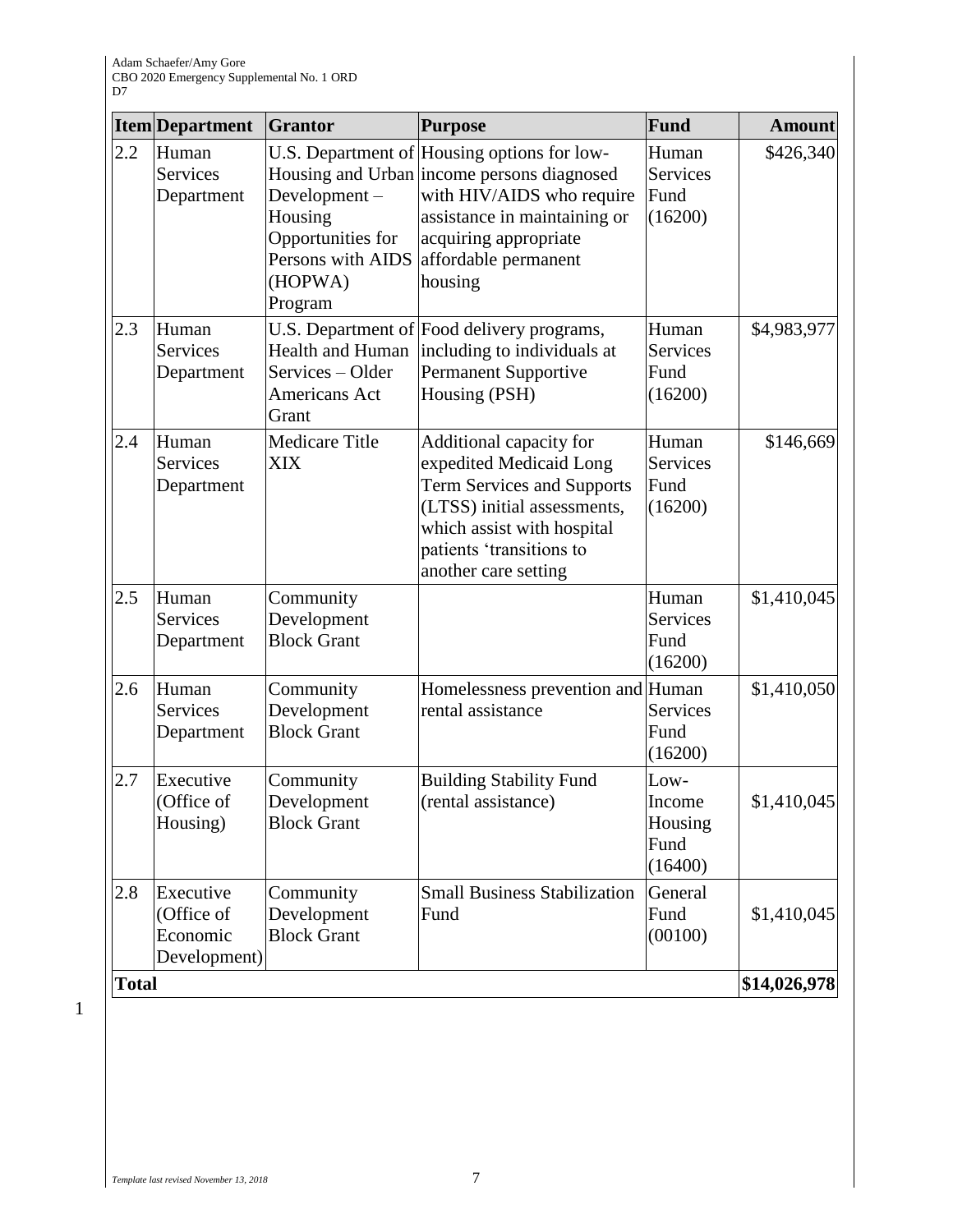1 Section 3. Contingent upon the execution of the grant or other funding agreement

2 authorized in Section 2, the appropriations for the following items in the 2020 Budget are

## 3 increased from the funds shown, as follows:

|              | <b>Item</b> Department                        | Fund                               | <b>Budget Summary Level/</b><br><b>BCL Code</b>           | <b>Amount</b> |
|--------------|-----------------------------------------------|------------------------------------|-----------------------------------------------------------|---------------|
| 3.1          | <b>Human Services</b><br>Department           | Human Services Fund<br>(16200)     | <b>Addressing Homelessness</b><br>(BO-HS-H3000)           | \$2,829,807   |
| 3.2          | Human Services<br>Department                  | Human Services Fund<br>(16200)     | <b>Addressing Homelessness</b><br>(BO-HS-H3000)           | \$426,340     |
| 3.3          | <b>Human Services</b><br>Department           | Human Services Fund<br>(16200)     | Supporting Affordability<br>& Livability (BO-HS-<br>1000) | \$3,688,563   |
| 3.4          | <b>Human Services</b><br>Department           | Human Services Fund<br>(16200)     | <b>Promoting Healthy Aging</b><br>(BO-HS-H6000)           | \$1,295,414   |
| 3.5          | <b>Human Services</b><br>Department           | Human Services Fund<br>(16200)     | Promoting Healthy Aging<br>(BO-HS-H6000)                  | \$146,669     |
| 3.6          | <b>Human Services</b><br>Department           | Human Services Fund<br>(16200)     | <b>Addressing Homelessness</b><br>(BO-HS-H3000)           | \$1,410,050   |
| 3.7          | Executive (Office of<br>Housing)              | Low-Income Housing<br>Fund (16400) | <b>Multifamily Housing</b><br>(BO-HU-3000)                | \$1,410,045   |
| 3.8          | Executive (Office of<br>Economic Development) | General Fund (00100)               | <b>Business Services (BO-</b><br>$ED-X1D00$               | \$1,410,045   |
| <b>Total</b> |                                               |                                    |                                                           | \$12,616,933  |

4 Unspent funds so appropriated shall carry forward to subsequent fiscal years until they are

5 exhausted or abandoned by ordinance.

6 Section 4. Based on the findings of fact set forth in Section 1 of this ordinance, the

7 Council finds and declares that this ordinance is a public emergency ordinance, which shall take

8 effect immediately and is necessary for the protection of the public health, safety, and welfare.

9

10 11